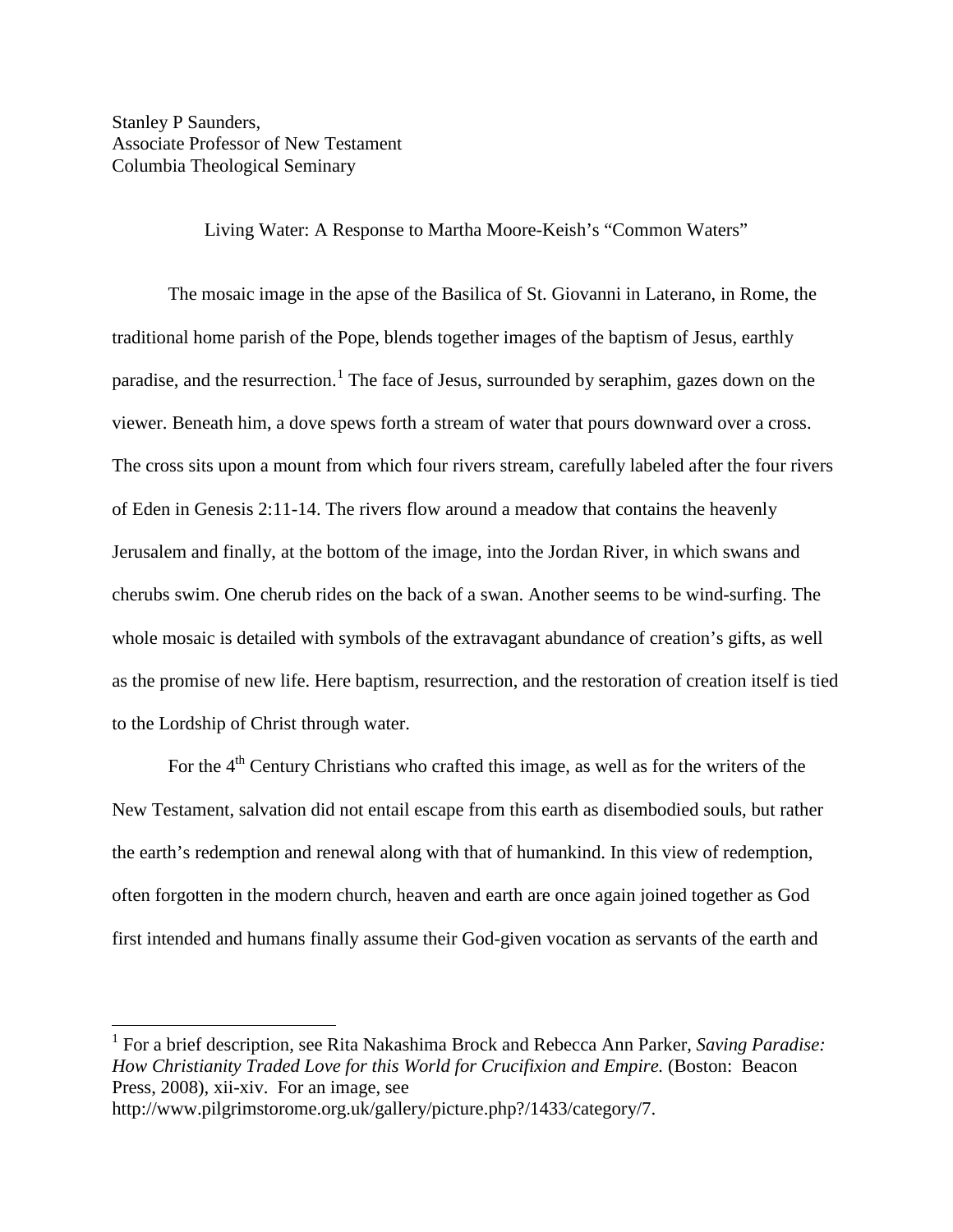the bearers of God's image and dominion.<sup>[2](#page-1-0)</sup> Water is at the heart of all this paradisal imagery. Just as water is part of the original soup from which God separates and forms the various elements of creation in Genesis 1, so, too, it is part of the final vision of creation restored in Revelation 22, the means by which God supplies beauty, food, and healing for the nations in the heavenly city. Water is one of the earth's—and the cosmos's—primal elements.

Humans are designated "earthlings" (*'adam'* from *'adamah',* earth) in Genesis, but as Larry Rasmussen reminds us in his most recent book, we are really microcosms of the ocean waters. Our bodies contain about the same percentage of water as the earth's surface (ca. 75%), and the salinity of our blood and tears matches that of the ocean.<sup>[3](#page-1-1)</sup> Humans breathe out carbon dioxide, which the oceans breathe in. The oxygen the seas exhale, we inhale. Every expression of climate change is somehow related to water. We come from water at our birth and we depend on water for every aspect of our living being. All of human health and well-being, as well as the health of all living things around us, derives from and depends upon the health of our waters.<sup>[4](#page-1-2)</sup> No wonder water—like bread and cup, a most commonplace symbol—is the crucial element in our first sacrament.

Martha Moore-Keish's wonderful article invites us to reclaim the sacramental character of water. She reminds us that water is not ours, but God's gift for the whole creation, and the marker of our movement into the new creation. She also names clearly the disconnection between our sacramental claims and the realities of the water regimes in which we now participate. Can we really pass through water to new life while participating in the rapacious

<span id="page-1-0"></span> <sup>2</sup> J. Richard Middleton provides a careful, provocative explication of this vision in *A New Heaven and a New Earth: Reclaiming Biblical Eschatology.* (Grand Rapids: Baker Academic, 2014).

<span id="page-1-1"></span><sup>3</sup> Larry L. Rasmussen, *Earth-Honoring Faith: Religious Ethics in a New Key.* (New York: Oxford University Press, 2013), 274.

<span id="page-1-2"></span> $<sup>4</sup>$  Ibid, 280.</sup>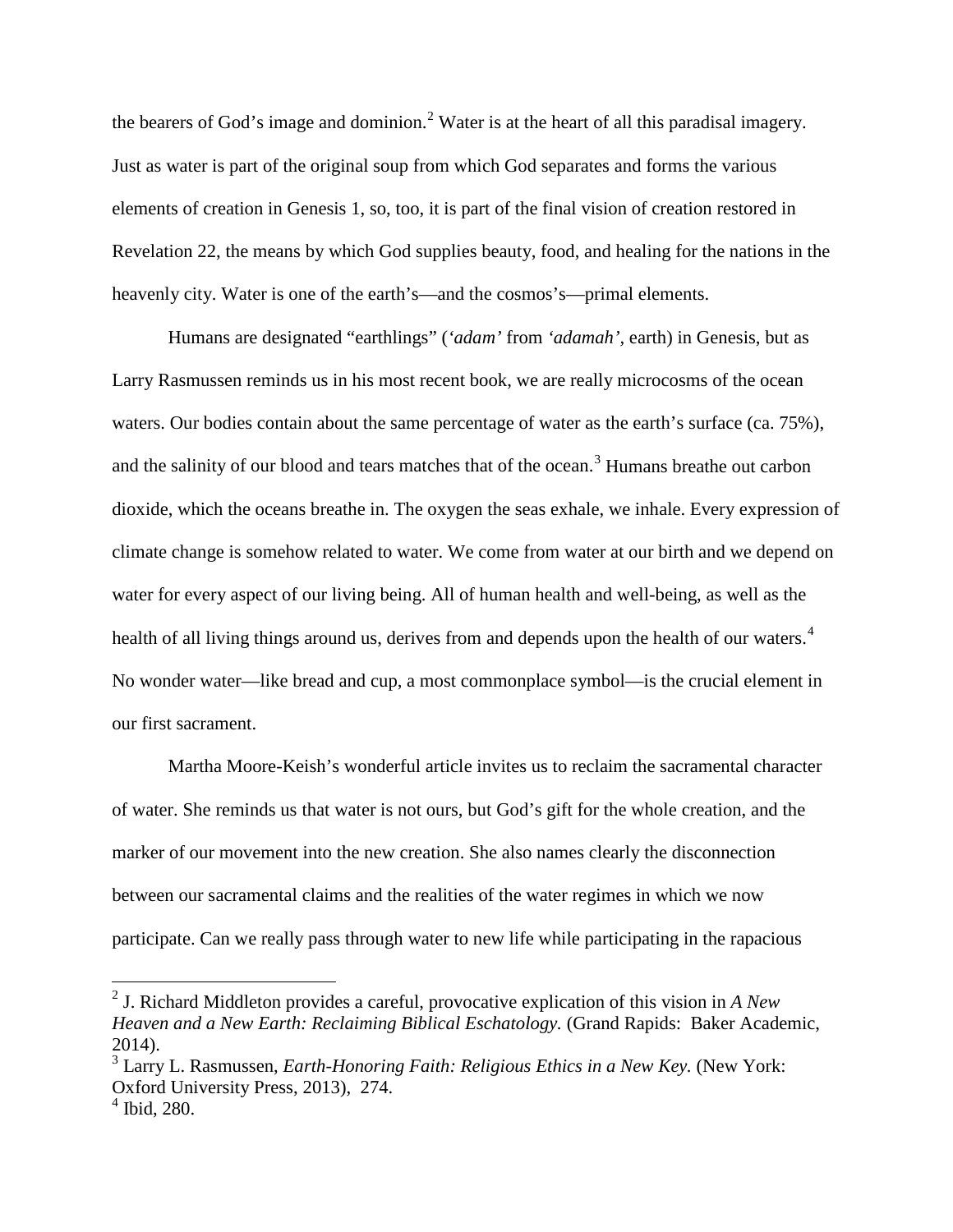consumption and despoiling of the very waters that make life on this earth possible? Too often it seems that Christians are sprinkled in the waters of Christian baptism, but immersed and drowning in the more powerful and culturally pervasive baptism of consumption. Are we really moving from death to life, or from life to death?

The water crises Martha cites—the water wars over the Chattahoochee the Flint, and the Nile, the drought now shaking California and the western United States, and the conflicts, lack of clean water, and refugee crisis gripping central Africa—have differing root causes, but common threads of scarcity and overconsumption. Put simply, there are too many people now living on earth, especially given our thirsty appetites and industries. The UN estimates that Lake Chad, once the largest lake in Africa, lost 95% of its volume between 1963 and 1996, largely due to overgrazing, deforestation, increased human demands, and the altered weather patterns associated with climate change. Here in the US, while the west is on fire, our overconsumption of water is also drying up the Ogallala Aquifer, which serves the Midwestern grain belt. In the not too distant future, the relatively water-rich eastern states, including Georgia, may need to become the primary source of agricultural production in the United States. What then might become of the humble Chattahoochee and Flint Rivers?

Our overconsumption should be well known but is often well-hidden. It requires 80,000 gallons of water to produce only the steel for one new car. Over 700 gallons of water are used in the production of one t-shirt; over 2500 gallons for a pair of jeans. It takes twice as much water to produce a plastic water bottle as the bottle itself contains. The production of one pound of beef requires 2000-6000 gallons of water, depending on where the cow is raised. Virtually every aspect of the modern, western lifestyle requires the intensive use of water, nearly all of it hidden from our eyes. One of the functions of sacrament is to help us to see, to recognize the world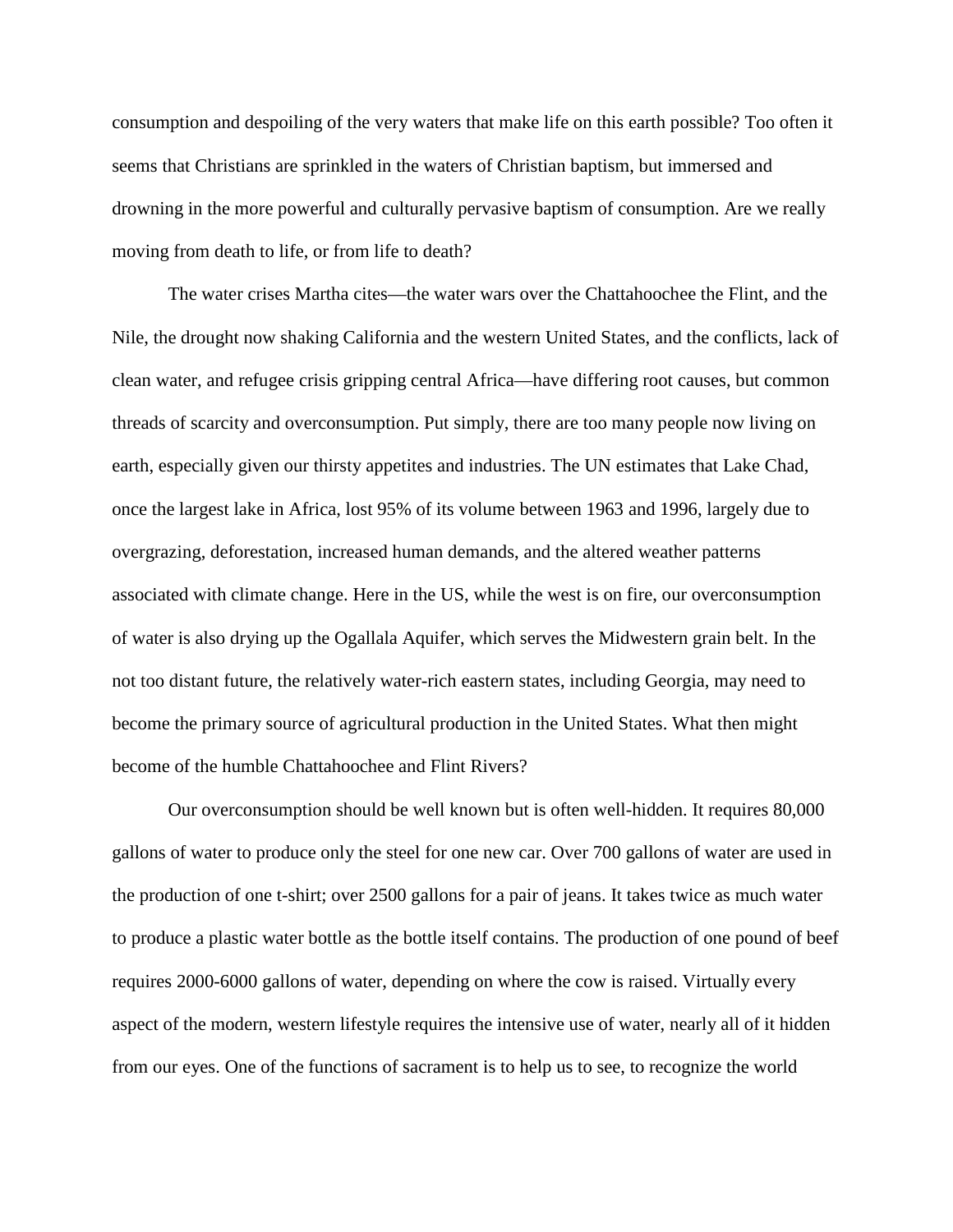around us for what it is, including both its sin-soaked realities and God's redeeming presence. True sight requires constant reminders of how to look at things rightly, how to perceive their true meanings. But, as Rasmussen notes, "When water is a market commodity in a plastic bottle piled on supermarket shelves, it is no longer sacramental."[5](#page-3-0) We no longer see it for what it really is.

We can learn some important lessons about the sacramental perception and use of water from our forebears. In her thought-provoking account of the "cognitive archaeology" of ancient Galilee, Marianne Sawicki carefully unpacks the ways the people of Judea and Galilee in Jesus' day made sense of their world through attention to "grounding structures, circulating fluid, and redirective spin."[6](#page-3-1) Instead of construing holiness, for example, in terms of static conceptions of space and separation, in Israel "a place is holy when things moves rightly within it and, moreover, when it can rectify the trajectory of what crosses it. Thus, what profanes is whatever moves in the wrong way."<sup>[7](#page-3-2)</sup> Whereas modern Western people focus the pursuit of justice on relatively static principles of individual property, rights, and obligations, ancient Jews perceived justice as the *right movement* of people and things—including water—in relation to grounding structures of land, temple, and God.

During the transitional period from Hasmonean to Roman imperial rule in the first centuries BCE and CE, an architectural innovation related to water shows up for the first time in Judean and Galilean homes: the household *miqveh,* a ritual immersion pool, and the *otzar,* its supply tank. Jewish law required ritual cleansing for many purposes, not least in preparation for temple sacrifices and for women's participation in procreation. Not just any water was suitable for purification, only "living water," that is, wild, running water whose movement from the

<span id="page-3-0"></span> <sup>5</sup> Ibid, 282.

<span id="page-3-2"></span><span id="page-3-1"></span><sup>6</sup> Marianne Sawicki, *Crossing Galilee: Architectures of Contact in the Occupied Land of Jesus.* (London: Trinity Press International, 2000), 35.  $<sup>7</sup>$  Ibid, 34.</sup>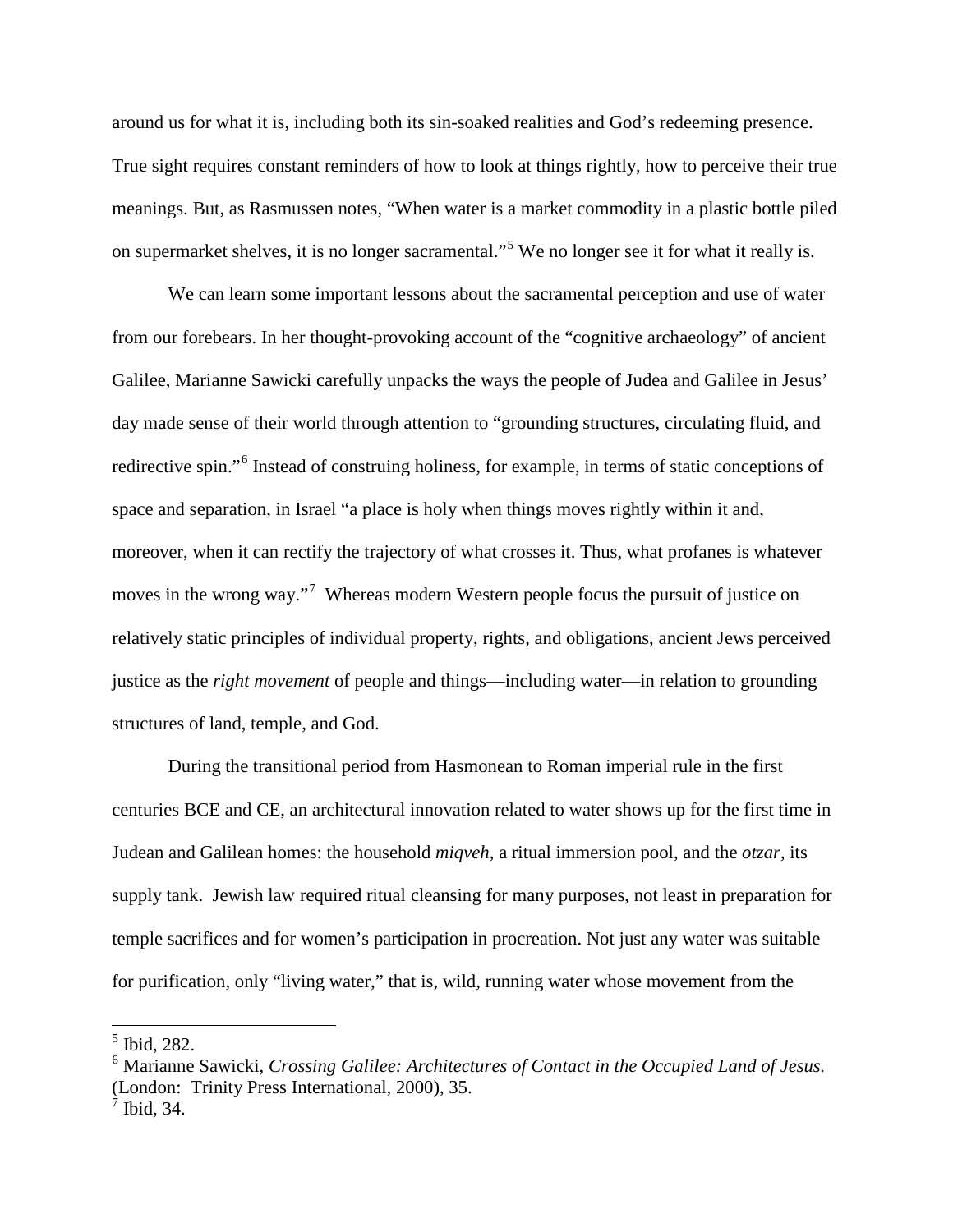heavens had not been interrupted by human hands or devices. Many Galilean settlements were built on limestone karst, which provided natural cisterns that collected and stored water during the rainy season for use during the dry season. But the water captured in cisterns had to be lifted by hand, thereby shifting its valence from living water to drawn water and rendering it unsuitable for ritual purification. Such water could be revived, however, by adding living water from the heavens to it. The *otzar* captured the rainwater that fell directly from heaven so that it might be mixed in the *miqveh* with the water from human sources such as cisterns and even the Roman aqueducts, transforming it once again into the living water required for ritual cleansing.<sup>[8](#page-4-0)</sup>

There was, of course, little or no chemical difference between the water that came from the sky and that which collected in cisterns or came from aqueducts. The distinction lay in what these different waters meant and which direction they pointed: one relied on human work and ingenuity whereas the other was a gift from God. From our modern, scientific, utilitarian perspectives, we might be tempted to view such constructions and orchestrations as silly, meaningless expressions of a magical worldview. Nothing could be further from reality. The household *miqveh* asserted a sacramental worldview in the face of repeated, relentless incursions of Roman rule, culture, and worldviews into Jewish society. Roman will and skill to move water made it possible to supply ever larger cities with their most important resource, water, thereby permitting larger concentrations of population and new levels of commerce, disrupting the traditional patterns of village life, the bonds of kinship, and the relational patterns of the household, and shifting the focus of agricultural activity from subsistence and exchange to the production of commodities for export. The aqueducts that diverted water from its natural courses to the growing, Romanized cities of Galilee were not merely pipes on the ground; they were

<span id="page-4-0"></span> <sup>8</sup> Ibid, 23.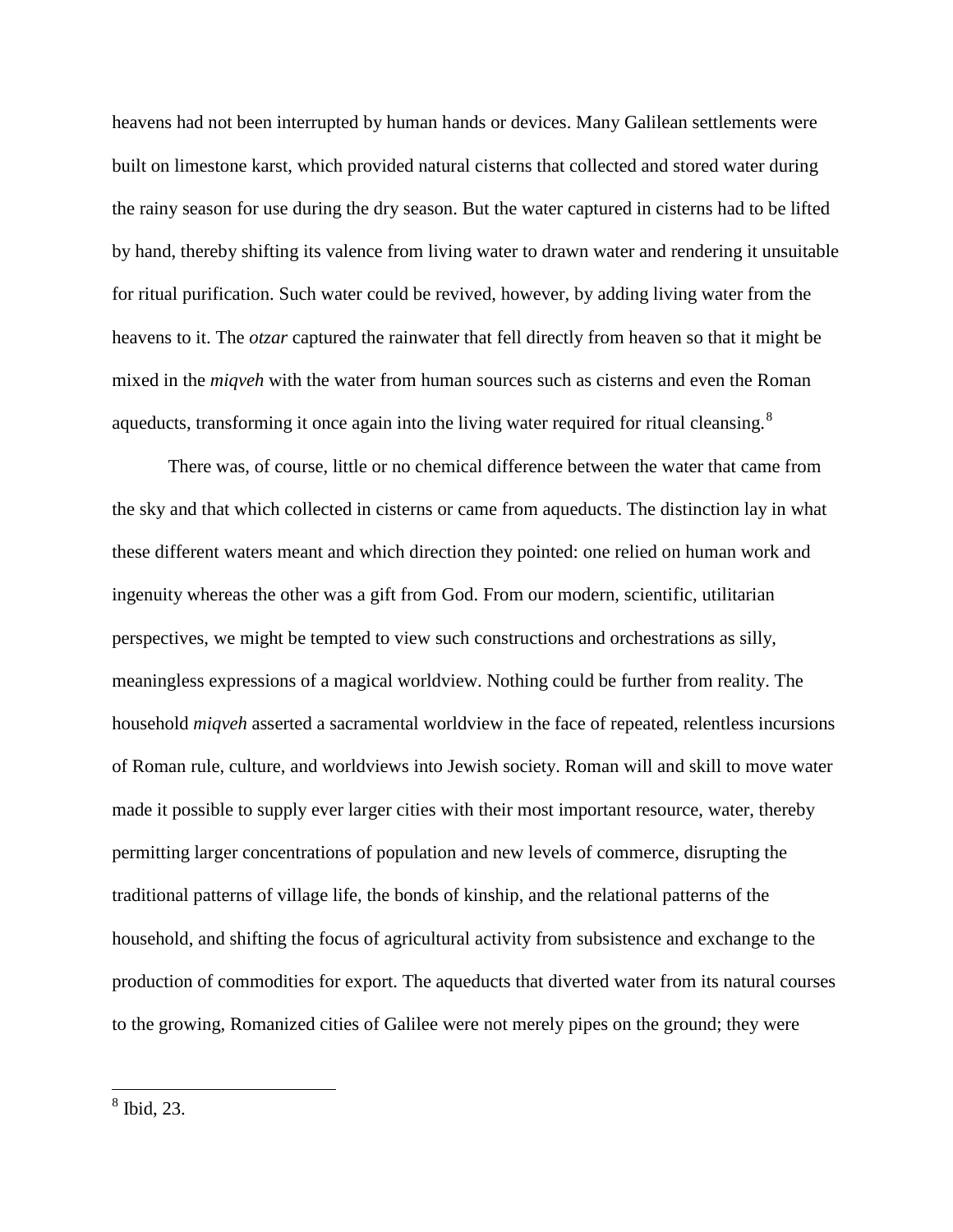visible expressions of Roman sovereignty, an assertion that water came from Rome's hands, rather than from God. Their stone arches seemed to leap visibly across the land and through neighborhoods.<sup>[9](#page-5-0)</sup> They ran without any regard for the seasons or festivals that marked Jewish notions of time. In short, the aqueducts implicitly denied the hand of God in the "provision of one of the most profound and poetically powerful symbols" of God's identity as creator, sustainer, and redeemer. $10$ 

Roman technological control of water was the foundation of its empire, not unlike the ways American control of oil and water is the basis of our empire. The preservation of Jewish identity and practice required constant reminders that the story told by Roman rule and commerce—and not least by the aqueducts—was not true. The *miqveh* was an act of resistance built into the very walls of houses and the stones of the land, the means to return the water to its natural state as a free gift of God and, in turn, to redirect the lives of those who used it once again toward God. The presence and use of the household *miqveh* provided a constant physical reminder that water is a gift of God—not a commodity—essential not only for human physical need but for the life together, witness, and vocation of God's people.

Jesus and his followers go one huge step further: they move outside the walls of the house into the wilderness places where heavenly light shines and vision is not hampered by human architecture, where living water runs free, and where, surprisingly, food is available in abundance. They adapt John's practice of baptism for repentance (turning around, redirecting life), emphasizing its function as a sign of death and rebirth, for both humans and the whole creation. The story of John's baptism of Jesus itself recalls elements of the first creation—water, wind, the voice of God, the identification of a beloved son and agent of divine authority—in

<span id="page-5-0"></span> $\frac{9}{9}$  Ibid, 112.

<span id="page-5-1"></span> $10$  Ibid, 171.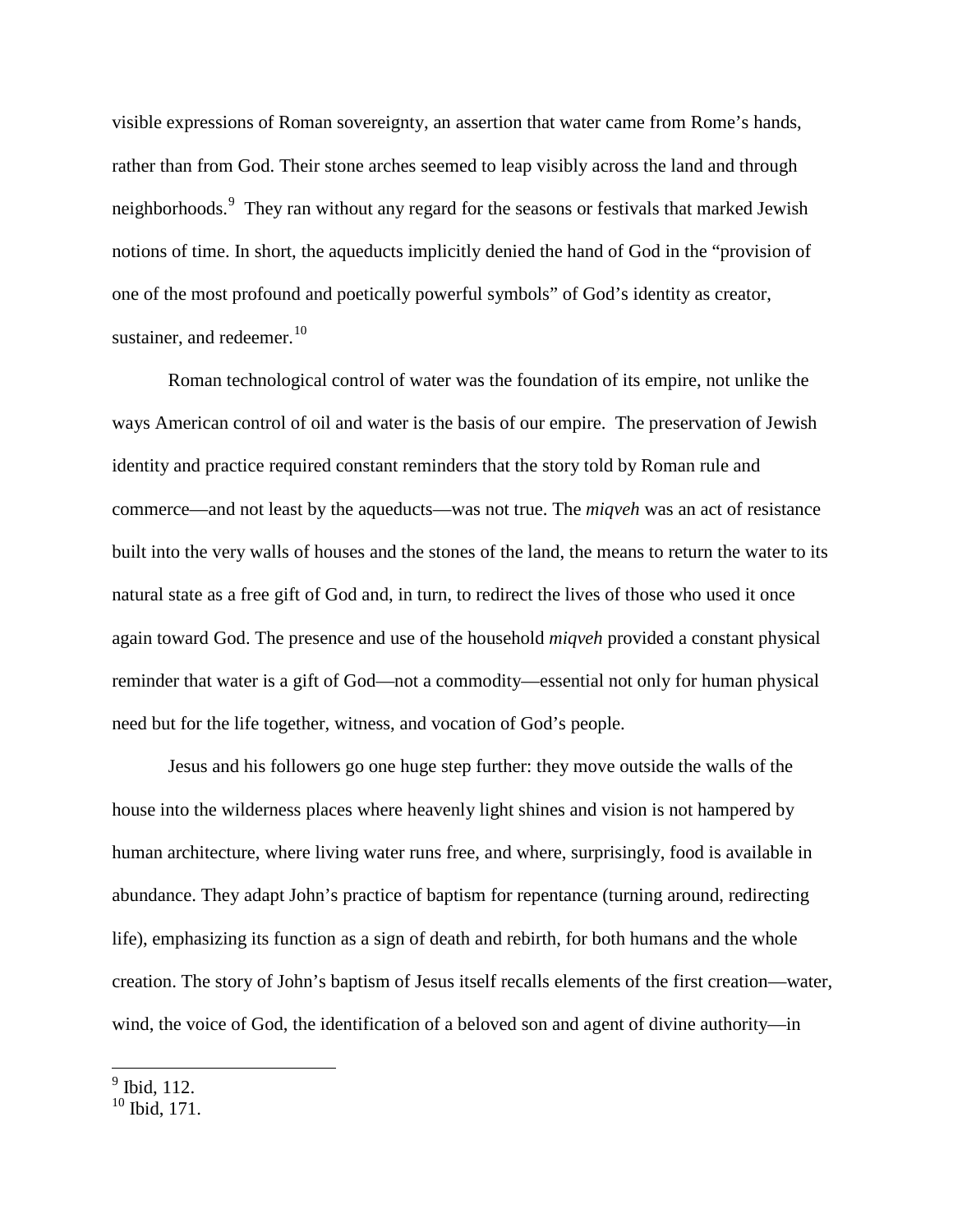order to signal the inauguration of the new creation, where heaven and earth are once again united in the rule of God. The architecture of this new creation is necessarily cosmic. It cannot be bound to particular spaces, whether temple or house. It dwarfs human symbols of salvation, whether aqueduct or dam, that scar the earth and deny the hand of God. The new creation joins heaven and earth, land and sky, humankind and God, all living things and the whole of creation with living water, like the waters of Eden that brought forth trees both beautiful and fruitful (Genesis 2:4-15, cf. Ezekiel 47:1-12, Revelation 22:1-5). The Christian vocation is to fulfill Adam's calling, to be the caretakers for the earth, to use the dominion given to us to ensure the continuation of God's blessing for the whole creation, rather than to use that dominion to expand the curse of death.

Building on Martha's final three points about baptismal wisdom, what might a sacramental relationship with water mean and entail in practice? First, the baptismal sacrament does not change the substance of water itself, but its meaning and, most importantly, our relationship with it and with God. When we are washed in the waters of baptism, we discern our place within a circuit that runs from life to death to new life. We are also immersed in a hydrological cycle that runs from God to creation, to us, then back to creation and to God. Water is only truly living water within this cycle. When the cycle is interrupted or distorted, the outcome is death.

When water is treated as a commodity rather than a gift, it is no longer sacramental, no longer fully life-giving. Like the ancient Judeans and Galileans, part of our vocation as baptized Christians is to discern and name the true nature of water as gift. If we don't remind ourselves and those around us of this reality every day, both in word and practice, who will? How, then, might we engage with water so as to affirm its sacramental, "living," character? Part of the